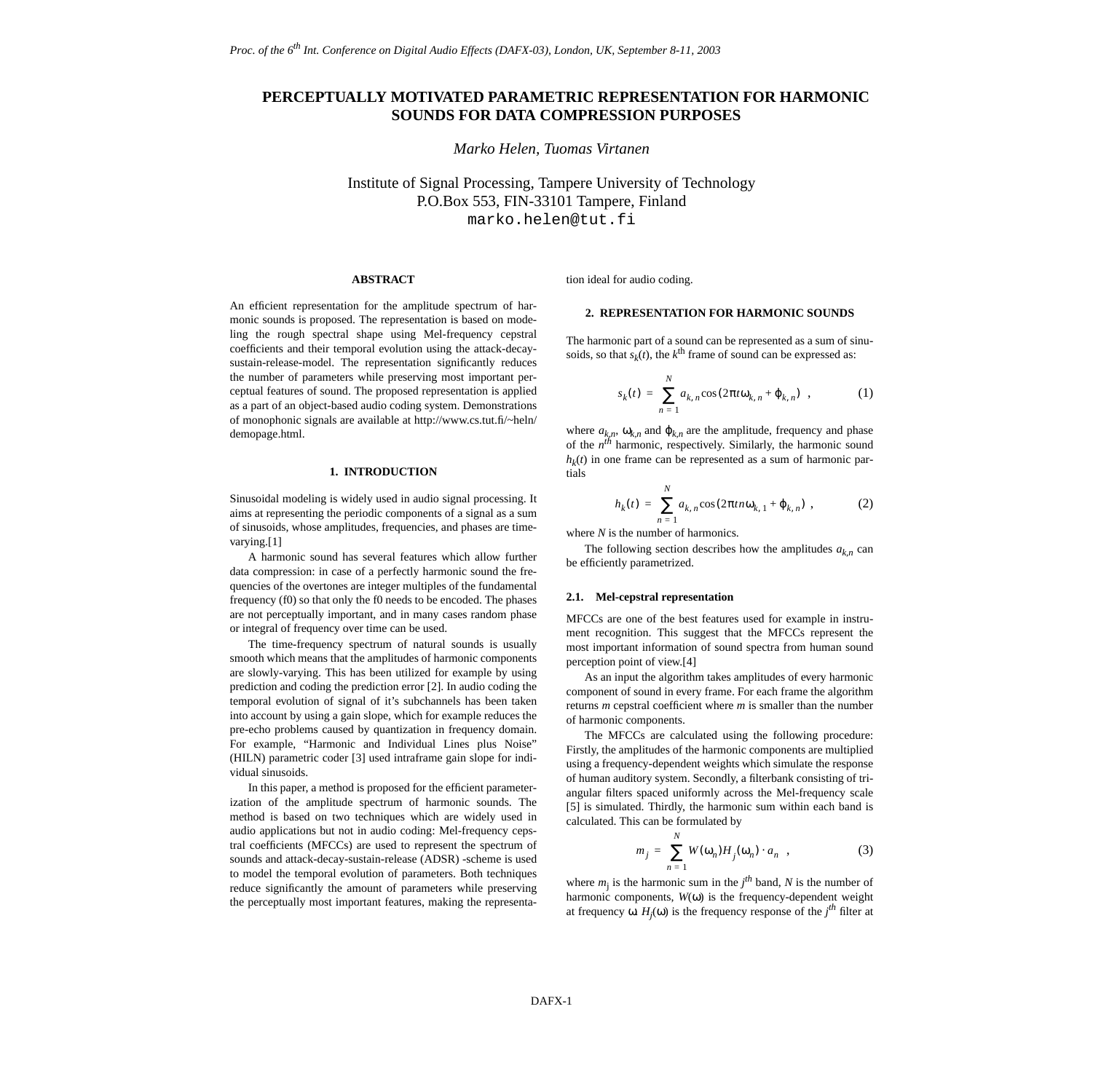

Figure 1: *First five cepstral coefficients of a bowed cello signal as a function of time.*

frequency  $\omega$ ,  $\omega_n$  is the frequency of  $n^{th}$  harmonic component, and *an* is the amplitude of the harmonic component. Discrete cosine transform (DCT) is taken from  $m_j$  to get the cepstral coefficients

$$
c_{mel}(i) = \sum_{j=1}^{N} m_j \cos\left(\frac{\pi}{N}\left(j - \frac{1}{2}\right)\right). \tag{4}
$$

Finally, the first  $M < N$  coefficients are selected to represent the rough spectral shape. An example of the MFCCs of a bowed cello are illustrated in Figure 1.

In the synthesis stage the MFCCs are transformed back to amplitudes. This reverse operation can be done with the first *M* coefficients. Inverse discrete cosine transform (IDCT) is taken from the *M* cepstral coefficients to approximate the energies within each band. The rest of the MFCCs are set to zero. The energies of each band are being divided uniformly along each frequency band. Finally, the effect of the auditory filter is compensated by a division. This procedure maintains the rough shape of spectrum and loses the details since the highest cepstral coefficients are discarded. In Figure 2 it can be seen that the generated amplitude spectrum is quite similar compared with the original one though the number of cepstral coefficients is only half of the harmonic components.

#### **2.2. Temporal representation**

ADSR is widely used in the sound synthesizers, but to our knowledge it has not been used in audio coding. The idea is that a continuous curve can be simplified using a series of line segments. The temporal evolution of a parameter is modeled with time/ amplitude pairs, called start of attack, end of attack, start of release and end of release. An example of ADSR slope is illustrated in Figure [3](#page-2-0).

Naturally, a problem is estimating the time/amplitude pairs from frame-wise amplitudes in a such manner that the sound synthesized using the parameters is perceptually as close to the original one as possible. The method proposed by Jensen [[6](#page-4-5)] is used. However, the representation proposed in this paper does not specify the estimation method, so any other method can be used as



Figure 2: *Original sound and sound generated from cepstral coefficients at frames 1, 50 and 100 presented with solid, dashed and dotted line, respectively.*

well. Jensen's method consists of finding the maximum of the curve to be modeled, and then finding the first and the last time in the curve where the value is above a constant percent of the maximum. Only the maximum value and the instants of time have to be stored, since the rest of the values can be backtracked when knowing the percents. The percents, which are fixed before estimation, can be for example 10%, 90% and 70% so that the start of attack time is the first time the amplitude is above 10% of maximum, the end of attack time is the last time the amplitude is above 90%, the start of release is the last time the amplitude is above 70% and the end of release is the last time the amplitude is above 10% of the maximum [\[6\]](#page-4-5). An example of an original amplitude slope and the corresponding ADSR slope is plotted in Figure [3.](#page-2-0)

In the basic form of ADSR the continuous curve between parameters is formed using linear or exponential pieces. A more flexible way is to add one parameter per line segment which parametrizes the curve between exponential, linear and logarithmic form. In our system, the parametrized curve is

$$
C_s(x) = v_0 + (v_1 - v_0)(1 - (1 - x)^n)^{\frac{1}{n}}.
$$
 (5)

 $v_0$  is the starting point,  $v_1$  is the ending point, *x* is time parameter which is normalized between zero and one and *n*>0 is the adjustable parameter. When *n* is close to zero, the curve is exponential, when  $n$  is one, the curve is linear and when  $n$  is greater than one, the curve is logarithmic  $[6]$ . In our system, parameter *n* is found by minimizing the least-square error between the original envelope and syntesized curve. The effect of parameter *n* is illustrated in Figure [4](#page-2-1).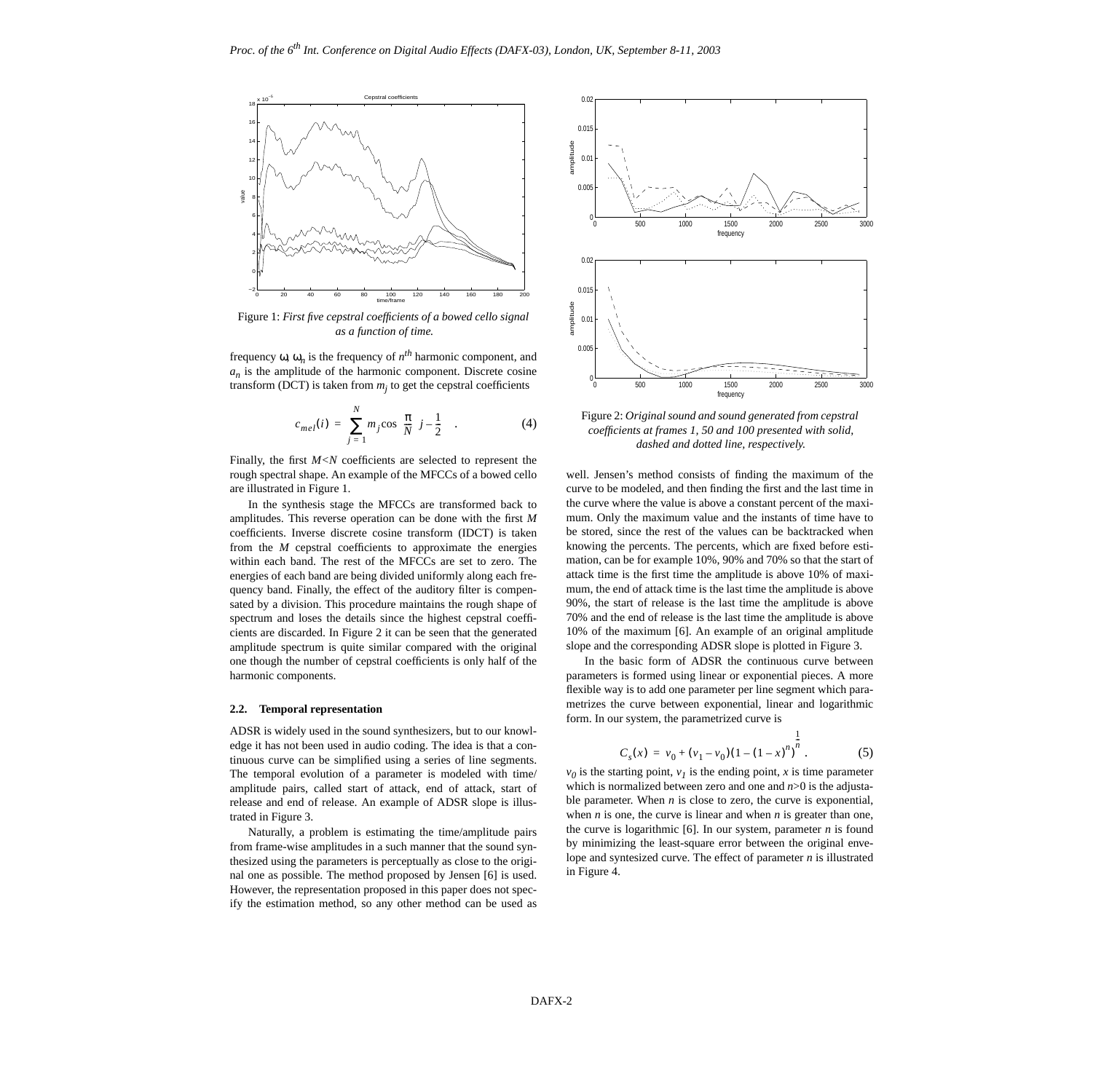

<span id="page-2-0"></span>Figure 3: *Original amplitude slope of one harmonic component and the estimated ADSR slope.*



<span id="page-2-1"></span>Figure 4: *The effect of parameter n on the shape of an ADSR slope.*

# **2.3. Combining MFCC and ADSR**

The described representations are combined in the following way: First, the MFCCs are calculated in each frame. Second, the temporal evolution of each coefficient is represented using the ADSR. Thus, instead of using the ADSR for the amplitudes the MFCCs are further modeled using the ADSR, producing four time/ MFCC-pairs per each selected MFCC. It is assumed that for a sound harmonic components of which are represented using ADSR, the MFCCs can also be represented using the ADSR. The assumption was validated by listening to the signals that were coded using both representations. An example of MFCCs represented with ADSR is illustrated in Figure [5](#page-2-2). There we can see that the rough shape of curve remains but the details are of course lost.

One problem when modeling MFCCs using the ADSR is that unlike the amplitudes of sinusoids, MFCCs are not restricted to



<span id="page-2-2"></span>Figure 5: *Two MFCC slopes and the corresponding ADSR slopes.*

non-negative values. In case of negative coefficients, the basic ADSR can not be used. We have solved this by checking whether the curve is positive or negative and in case of negative curve we use the inverse ADSR instead. This is accomplished by simply reflecting the ADSR slope to the other side of x-axis and then finding the similar time/amplitude pairs as before. Otherwise the same curve is modeled.

Both MFCCs and ADSR alone decrease the amount of data but when used together, the compression rate is remarkably better. The compression rate depends on how long the sound is in the time domain. The longer the sound is the better compression rate is achieved. This is due to the fact that the length of sound does not affect the number of parameters needed to represent it because ADSR uses a fixed number of parameters.

# **3. APPLICATION TO OBJECT-BASED CODING**

The proposed representation for harmonic sounds is used as a part of an object-based coding system. The system has three representations for different components of sounds: harmonic components are modeled using the proposed representation, short transientlike bursts are modeled using a specific transient representation and periodic components which do not fit to the harmonic model are represented as individual sinusoids. The block diagram of the harmonic part of the system is illustrated in Figure [6](#page-3-0).

Harmonic sound objects are not restricted to be physical objects which correspond to for example single notes played by one instrument, nor to be perceptual objects which correspond to sound events heard individually. The aim is to find the objects using which a polyphonic music signal can be represented using only a small number of parameters while preserving the perceptual quality of the signal. However, it has been assumed that the objects in this efficient representation correspond closely to physical or perceptual sound events.

At first the frequencies at the harmonic components are esti-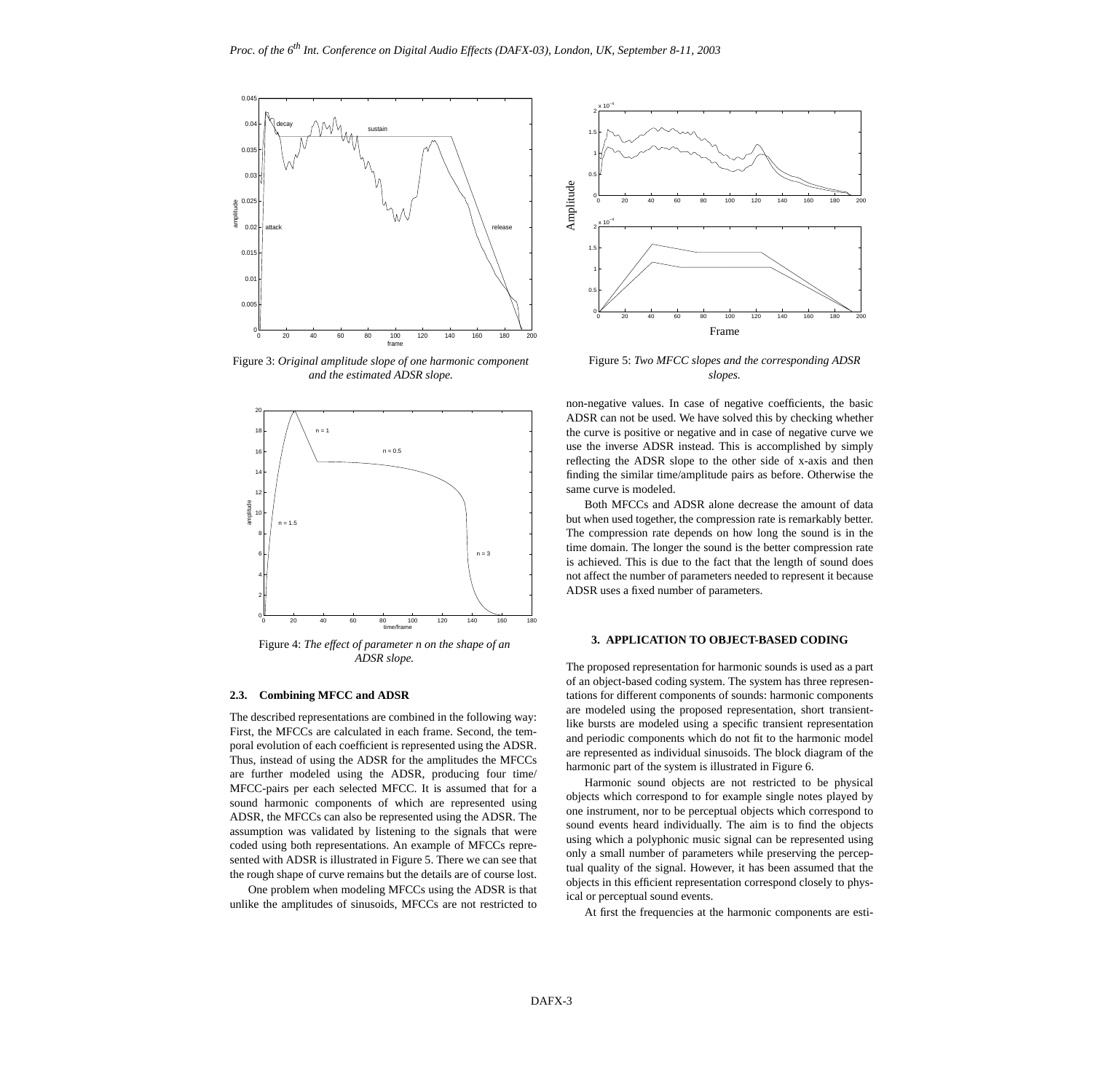

<span id="page-3-0"></span>Figure 6: *Block diagram of the harmonic part of the coding system.*

mated using a multipitch estimator (MPE). As a MPE a method which is based on enhanced summary autocorrelation function (ESACF) is used [\[7\]](#page-4-7). To find out the frequency of the first harmonics we simply take the highest peaks from the ESACF and assume that these are clean harmonic sounds. There is a threshold above which all the peaks are taken with a restriction that the maximum amount of fundamental frequencies in one frame is fixed.

After the MPE, amplitudes and phases are estimated from the signal spectrum for the estimated frequencies. If fundamental frequencies in consecutive frames are the same or at least close to one another, these sounds are combined to one sound object. If one object is longer than six frames, the MFCC-ADSR method is applied to represent the harmonic components of this object.

The harmonic components are synthesized and subtracted from the original signal to obtain residual, from which transients are estimated. Transients are broadband attack signals which can not be efficiently modeled with sinusoidal modeling. Instead, transform coding is applied to model transient parts of the signal [[8](#page-4-6)]. Finally, sinusoidal analyses are applied to find out the most significant individual sinusoids from the signal.

# **4. QUALITY EVALUATION**

The system is tested to a monophonic signals only. As a quality evaluators we used the Perceptual Audio Quality Measure (PAQM) [\[9\]](#page-4-8) and informal listening tests. One modification was made to the PAQM algorithm to make it more suitable for comparison of single notes: scaling in three frequency ranges was bypassed, because it gave too good results if the original note had a very little energy in some frequency band and the synthesized note had significant distortion in that band.

In Table [1,](#page-3-2) the PAQM evaluations for some monophonic signals are presented. As can be seen, the different coding methods does have an effect on PAQM values. Every stage of the processing degrades the quality of sound. ADSR alone degrades the quality just a little but on the other hand the effect is remarkable when MFCCs are used. Furthermore the difference when using MFCCs alone or MFCC+ADSR system is very small.

The informal listening tests also support the idea that sound quality is lower when using MFCC or ADSR but the difference is however surprisingly small. Demonstrations of monophonic sig-



<span id="page-3-1"></span>Figure 7: *Curves for the original amplitudes, cepstral coefficients, cepstral coefficients + ADSR and generated amplitudes.*

nals are available at http://www.cs.tut.fi/~heln/demopage.html.

Also in Figure [7](#page-3-1) it can be seen that every stage of sound processing degrades the quality of signal. Especially the details of sound are lost but the rough shape remains.

Table 1: *PAQM values for monophonic signals*

<span id="page-3-2"></span>

|               | <b>UNPROC-</b><br><b>ESSED/</b><br>log(noise<br>distur-<br>bance) | <b>MFCC/</b><br>log(noise<br>distur-<br>bance) | ADSR/<br>log(noise<br>distur-<br>bance) | $MFCC+$<br>ADSR/<br>log(noise<br>distur-<br>bance) |
|---------------|-------------------------------------------------------------------|------------------------------------------------|-----------------------------------------|----------------------------------------------------|
| <b>CELLO</b>  | $-3.2$                                                            | $-2.0$                                         | $-2.9$                                  | $-1.9$                                             |
| <b>GUITAR</b> | $-5.1$                                                            | $-3.6$                                         | $-4.5$                                  | $-3.6$                                             |
| <b>VIOLIN</b> | $-1.0$                                                            | $-0.4$                                         | $-1.1$                                  | $-0.4$                                             |
| <b>BASS</b>   | $-3.3$                                                            | $-2.7$                                         | $-3.3$                                  | $-3.0$                                             |